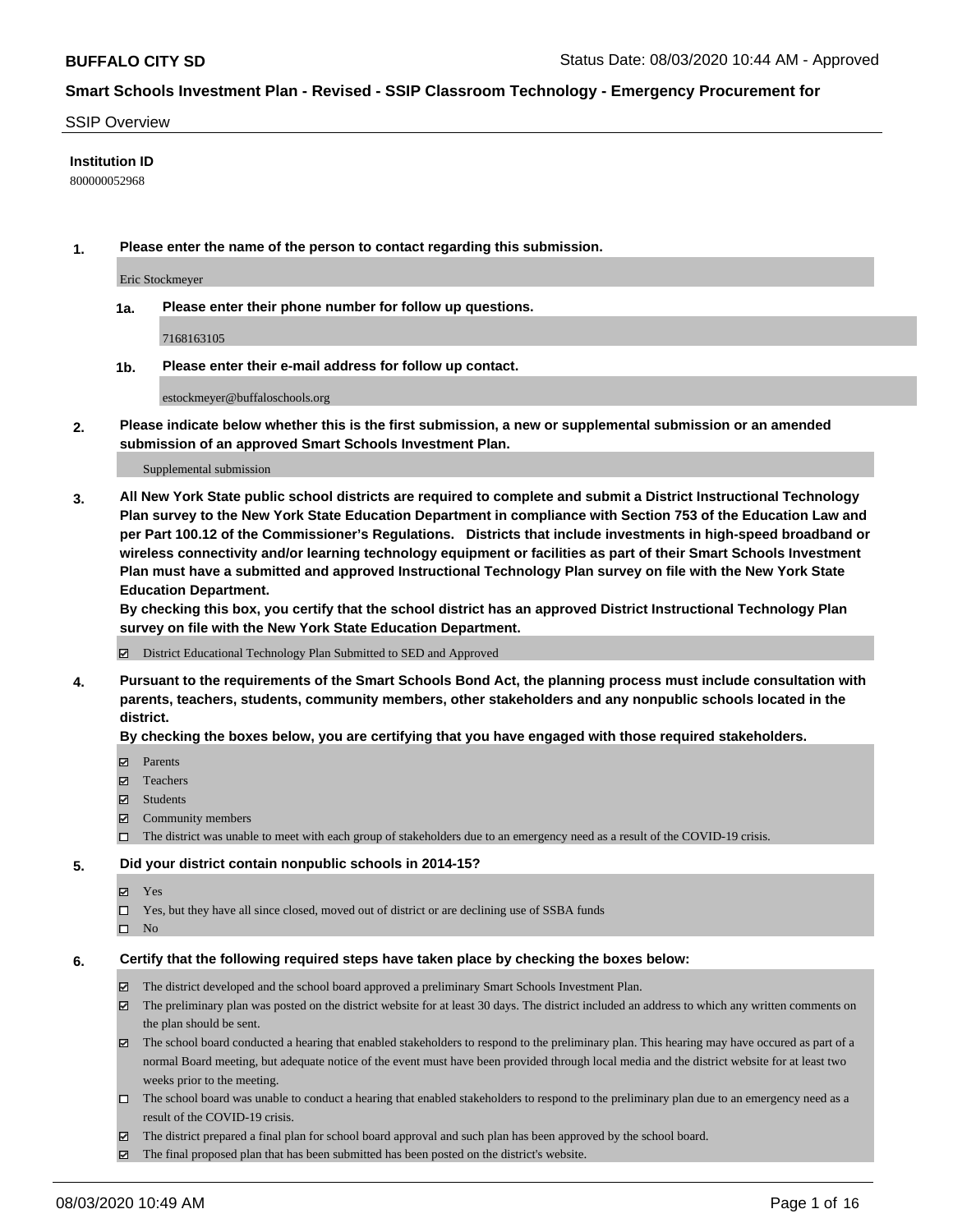SSIP Overview

**6a. Please upload the proposed Smart Schools Investment Plan (SSIP) that was posted on the district's website, along with any supporting materials. Note that this should be different than your recently submitted Educational Technology Survey. The Final SSIP, as approved by the School Board, should also be posted on the website and remain there during the course of the projects contained therein.**

BPS SSIP Final Copy.pdf

**6b. Enter the webpage address where the final Smart Schools Investment Plan is posted. The Plan should remain posted for the life of the included projects.**

https://www.buffaloschools.org/Page/2400

**7. Please enter an estimate of the total number of students and staff that will benefit from this Smart Schools Investment Plan based on the cumulative projects submitted to date.**

33,000

**8. An LEA/School District may partner with one or more other LEA/School Districts to form a consortium to pool Smart Schools Bond Act funds for a project that meets all other Smart School Bond Act requirements. Each school district participating in the consortium will need to file an approved Smart Schools Investment Plan for the project and submit a signed Memorandum of Understanding that sets forth the details of the consortium including the roles of each respective district.**

 $\Box$  The district plans to participate in a consortium to partner with other school district(s) to implement a Smart Schools project.

#### **9. Please enter the name and 6-digit SED Code for each LEA/School District participating in the Consortium.**

| Partner LEA/District | ISED BEDS Code |
|----------------------|----------------|
| (No Response)        | (No Response)  |

#### **10. Please upload a signed Memorandum of Understanding with all of the participating Consortium partners.**

(No Response)

**11. Your district's Smart Schools Bond Act Allocation is:**

\$56,020,356

#### **12. Final 2014-15 BEDS Enrollment to calculate Nonpublic Sharing Requirement**

|            | Public Enrollment | Nonpublic Enrollment | Total Enrollment | I Nonpublic Percentage |
|------------|-------------------|----------------------|------------------|------------------------|
| Enrollment | 32,165            | 5,105                | 37,270.00        | 13.70                  |

**13. This table compares each category budget total, as entered in that category's page, to the total expenditures listed in the category's expenditure table. Any discrepancies between the two must be resolved before submission.**

|                                          | Sub-Allocations | <b>Expenditure Totals</b> | <b>Difference</b> |
|------------------------------------------|-----------------|---------------------------|-------------------|
| <b>School Connectivity</b>               | 0.00            | 0.00                      | 0.00              |
| Connectivity Projects for<br>Communities | 0.00            | 0.00                      | 0.00              |
| Classroom Technology                     | 9,126,830.00    | 9,126,830.00              | 0.00              |
| Pre-Kindergarten Classrooms              | 0.00            | 0.00                      | 0.00              |
| Replace Transportable<br>Classrooms      | 0.00            | 0.00                      | 0.00              |
| <b>High-Tech Security Features</b>       | 0.00            | 0.00                      | 0.00              |
| Nonpublic Loan                           | 0.00            | 0.00                      | 0.00              |
| Totals:                                  |                 |                           |                   |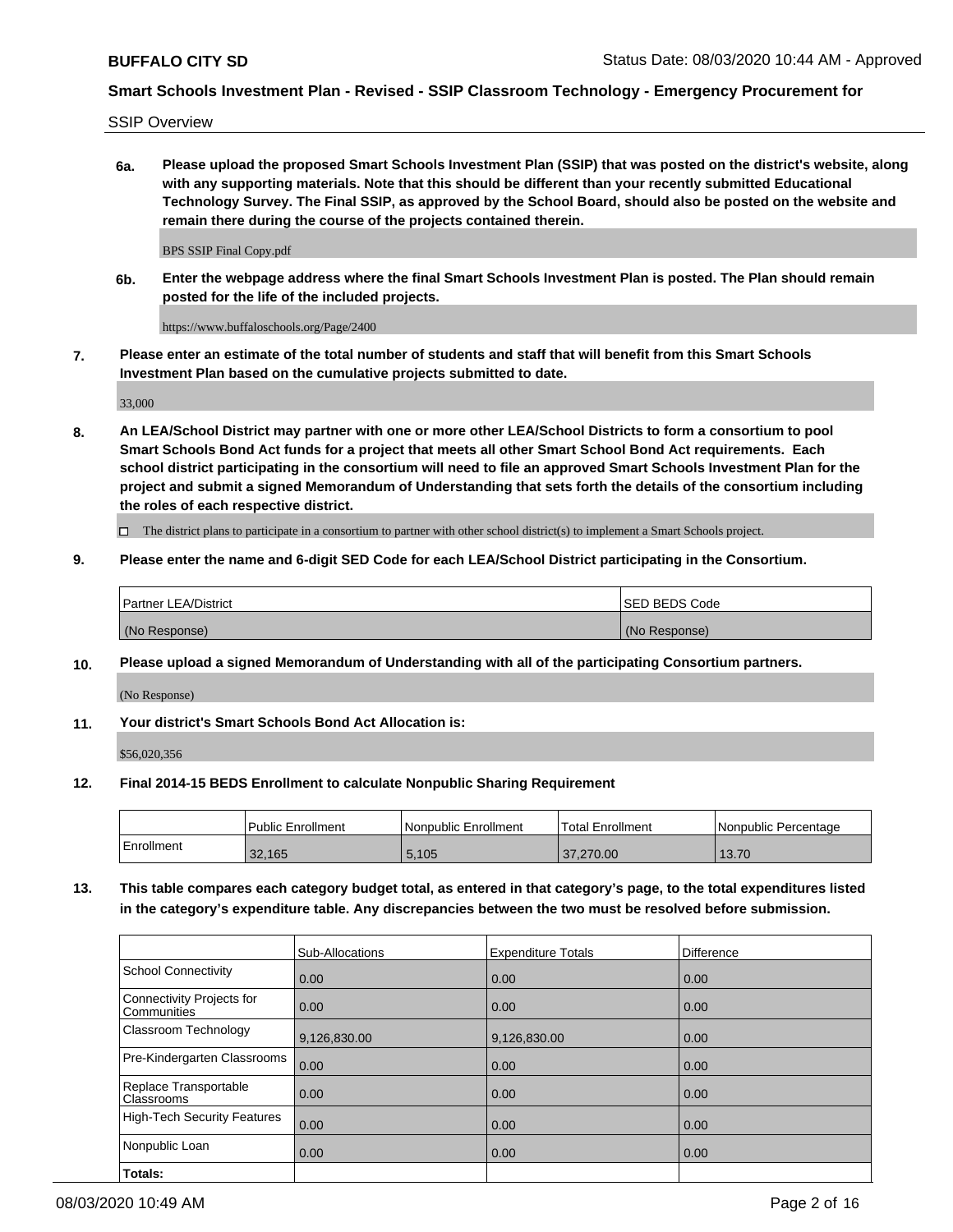SSIP Overview

| 9,126,830       | 9.126.830          | 0                 |
|-----------------|--------------------|-------------------|
| Sub-Allocations | Expenditure Totals | <b>Difference</b> |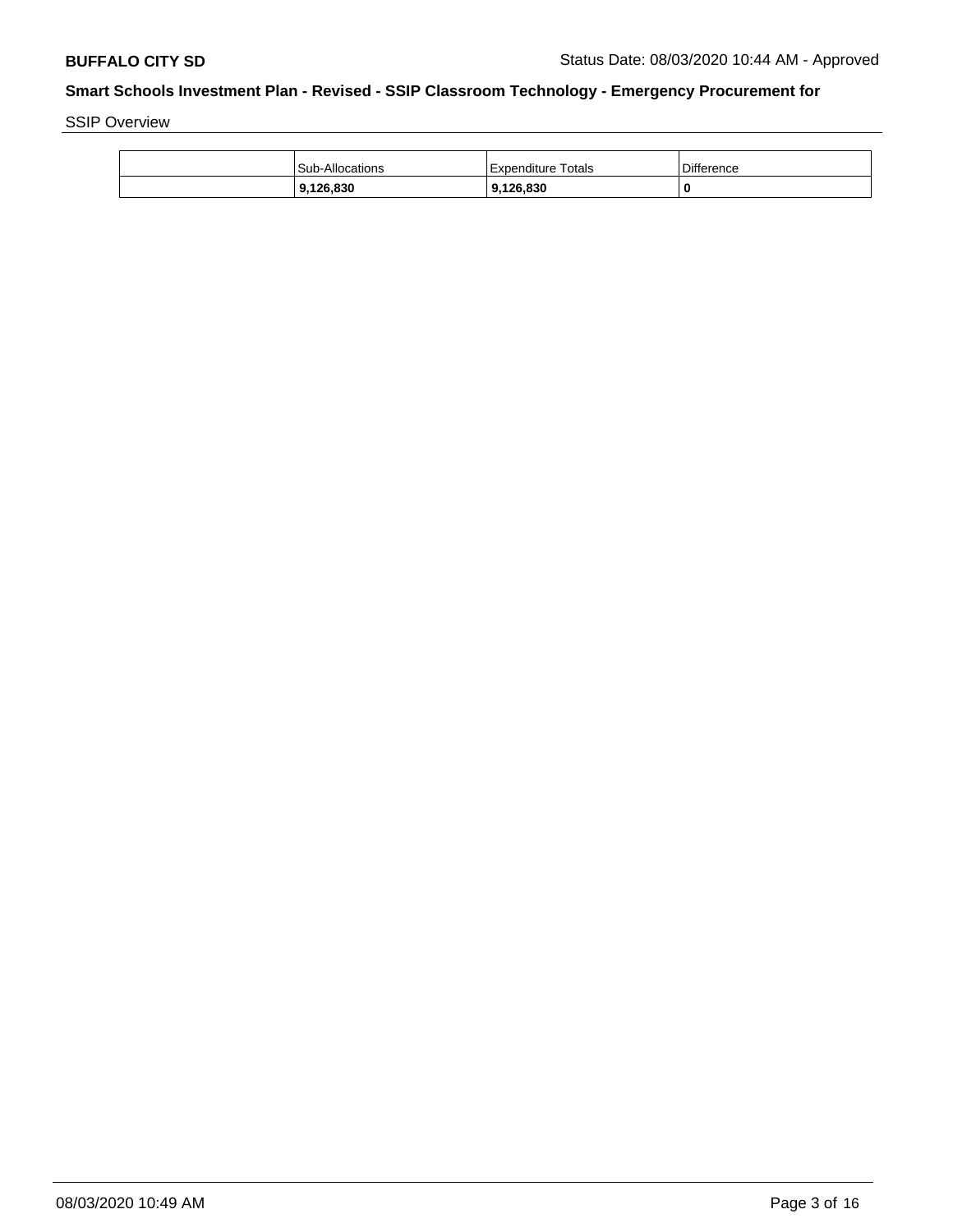School Connectivity

- **1. In order for students and faculty to receive the maximum benefit from the technology made available under the Smart Schools Bond Act, their school buildings must possess sufficient connectivity infrastructure to ensure that devices can be used during the school day. Smart Schools Investment Plans must demonstrate that:**
	- **• sufficient infrastructure that meets the Federal Communications Commission's 100 Mbps per 1,000 students standard currently exists in the buildings where new devices will be deployed, or**
	- **• is a planned use of a portion of Smart Schools Bond Act funds, or**
	- **• is under development through another funding source.**

**Smart Schools Bond Act funds used for technology infrastructure or classroom technology investments must increase the number of school buildings that meet or exceed the minimum speed standard of 100 Mbps per 1,000 students and staff within 12 months. This standard may be met on either a contracted 24/7 firm service or a "burstable" capability. If the standard is met under the burstable criteria, it must be:**

**1. Specifically codified in a service contract with a provider, and**

**2. Guaranteed to be available to all students and devices as needed, particularly during periods of high demand, such as computer-based testing (CBT) periods.**

**Please describe how your district already meets or is planning to meet this standard within 12 months of plan submission.**

(No Response)

**1a. If a district believes that it will be impossible to meet this standard within 12 months, it may apply for a waiver of this requirement, as described on the Smart Schools website. The waiver must be filed and approved by SED prior to submitting this survey.**

 $\Box$  By checking this box, you are certifying that the school district has an approved waiver of this requirement on file with the New York State Education Department.

**2. Connectivity Speed Calculator (Required). If the district currently meets the required speed, enter "Currently Met" in the last box: Expected Date When Required Speed Will be Met.**

|                  | l Number of     | Reauired Speed | Current Speed in | Expected Speed | Expected Date                       |
|------------------|-----------------|----------------|------------------|----------------|-------------------------------------|
|                  | <b>Students</b> | l in Mbps      | l Mbps           | to be Attained | When Required                       |
|                  |                 |                |                  |                | Within 12 Months ISpeed Will be Met |
| Calculated Speed | (No Response)   | 0.00           | (No Response)    | (No Response)  | (No Response)                       |

**3. Describe how you intend to use Smart Schools Bond Act funds for high-speed broadband and/or wireless connectivity projects in school buildings.**

(No Response)

**4. Describe the linkage between the district's District Instructional Technology Plan and how the proposed projects will improve teaching and learning. (There should be a link between your response to this question and your responses to Question 1 in Section IV - NYSED Initiatives Alignment: "Explain how the district use of instructional technology will serve as a part of a comprehensive and sustained effort to support rigorous academic standards attainment and performance improvement for students."** 

**Your answer should also align with your answers to the questions in Section II - Strategic Technology Planning and the associated Action Steps in Section III - Action Plan.)**

(No Response)

**5. If the district wishes to have students and staff access the Internet from wireless devices within the school building, or in close proximity to it, it must first ensure that it has a robust Wi-Fi network in place that has sufficient bandwidth to meet user demand.**

**Please describe how you have quantified this demand and how you plan to meet this demand.**

(No Response)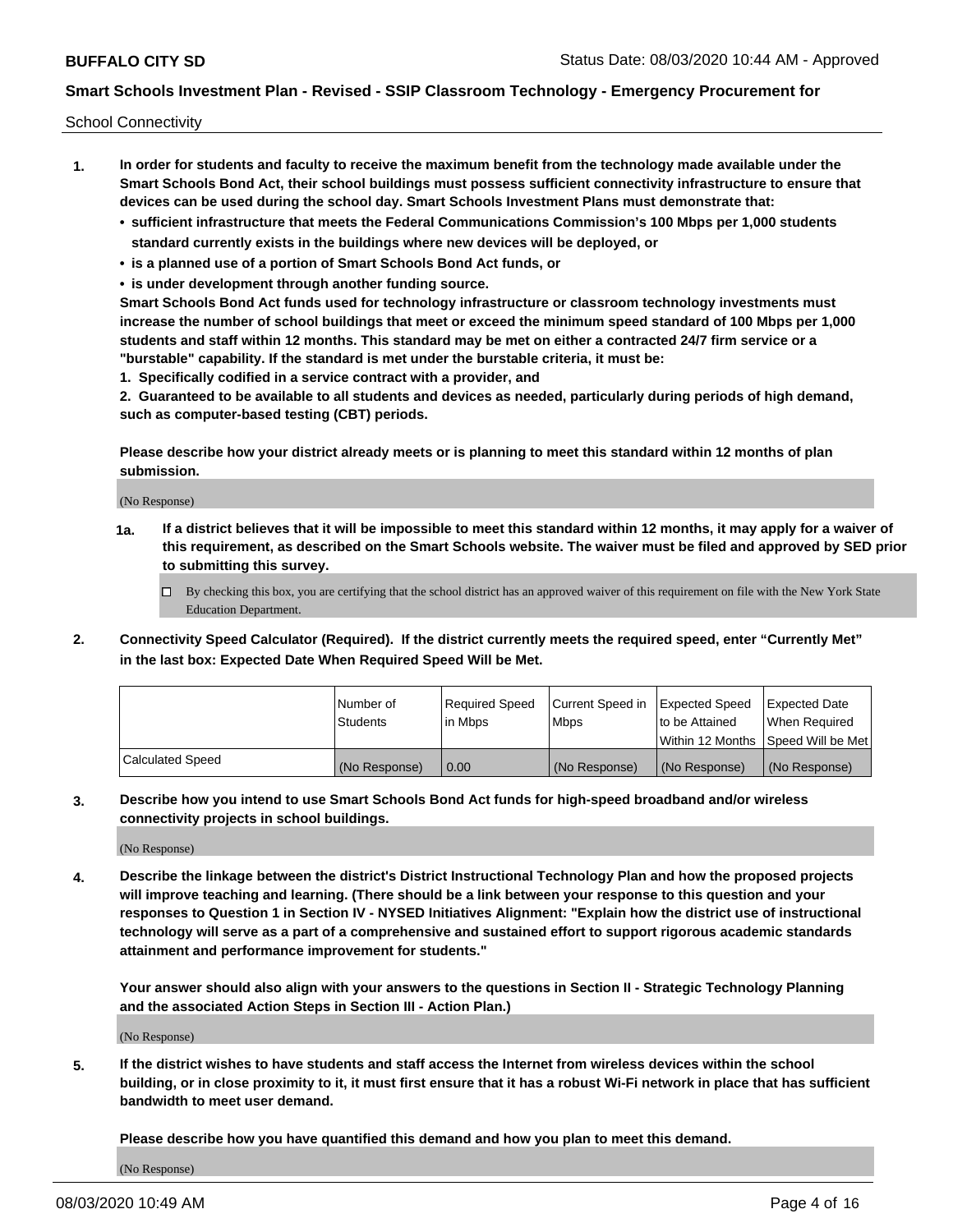School Connectivity

**6. Smart Schools plans with any expenditures in the School Connectivity category require a project number from the Office of Facilities Planning. Districts must submit an SSBA LOI and receive project numbers prior to submitting the SSIP. As indicated on the LOI, some projects may be eligible for a streamlined review and will not require a building permit.**

**Please indicate on a separate row each project number given to you by the Office of Facilities Planning.**

| Project Number |  |
|----------------|--|
| (No Response)  |  |

**7. Certain high-tech security and connectivity infrastructure projects may be eligible for an expedited review process as determined by the Office of Facilities Planning.**

#### **Was your project deemed eligible for streamlined review?**

(No Response)

#### **8. Include the name and license number of the architect or engineer of record.**

| Name          | License Number |
|---------------|----------------|
| (No Response) | (No Response)  |

#### **9. Public Expenditures – Loanable (Counts toward the nonpublic loan calculation)**

| Select the allowable expenditure type.<br>Repeat to add another item under each type. | <b>PUBLIC</b> Items to be<br>l Purchased | Quantity           | Cost Per Item    | <b>Total Cost</b> |
|---------------------------------------------------------------------------------------|------------------------------------------|--------------------|------------------|-------------------|
| (No Response)                                                                         | (No Response)                            | l (No<br>Response) | (No<br>Response) | $\overline{0.00}$ |
|                                                                                       |                                          | O                  | 0.00             |                   |

## **10. Public Expenditures – Non-Loanable (Does not count toward nonpublic loan calculation)**

| Select the allowable expenditure<br>type.<br>Repeat to add another item under<br>each type. | <b>PUBLIC</b> Items to be purchased | Quantity      | Cost per Item | <b>Total Cost</b> |
|---------------------------------------------------------------------------------------------|-------------------------------------|---------------|---------------|-------------------|
| (No Response)                                                                               | (No Response)                       | (No Response) | (No Response) | 0.00              |
|                                                                                             |                                     |               | 0.00          |                   |

#### **11. Final 2014-15 BEDS Enrollment to calculate Nonpublic Sharing Requirement (no changes allowed.)**

|            | Public Enrollment | l Nonpublic Enrollment | <b>Total Enrollment</b> | Nonpublic Percentage |
|------------|-------------------|------------------------|-------------------------|----------------------|
| Enrollment | 32.165            | 5,105                  | 37,270,00               | 13.70                |

#### **12. Total Public Budget - Loanable (Counts toward the nonpublic loan calculation)**

|                                                      | Public Allocations | <b>Estimated Nonpublic Loan</b><br>Amount | Estimated Total Sub-Allocations |
|------------------------------------------------------|--------------------|-------------------------------------------|---------------------------------|
| Network/Access Costs                                 | (No Response)      | 0.00                                      | 0.00                            |
| School Internal Connections and<br><b>Components</b> | (No Response)      | 0.00                                      | 0.00                            |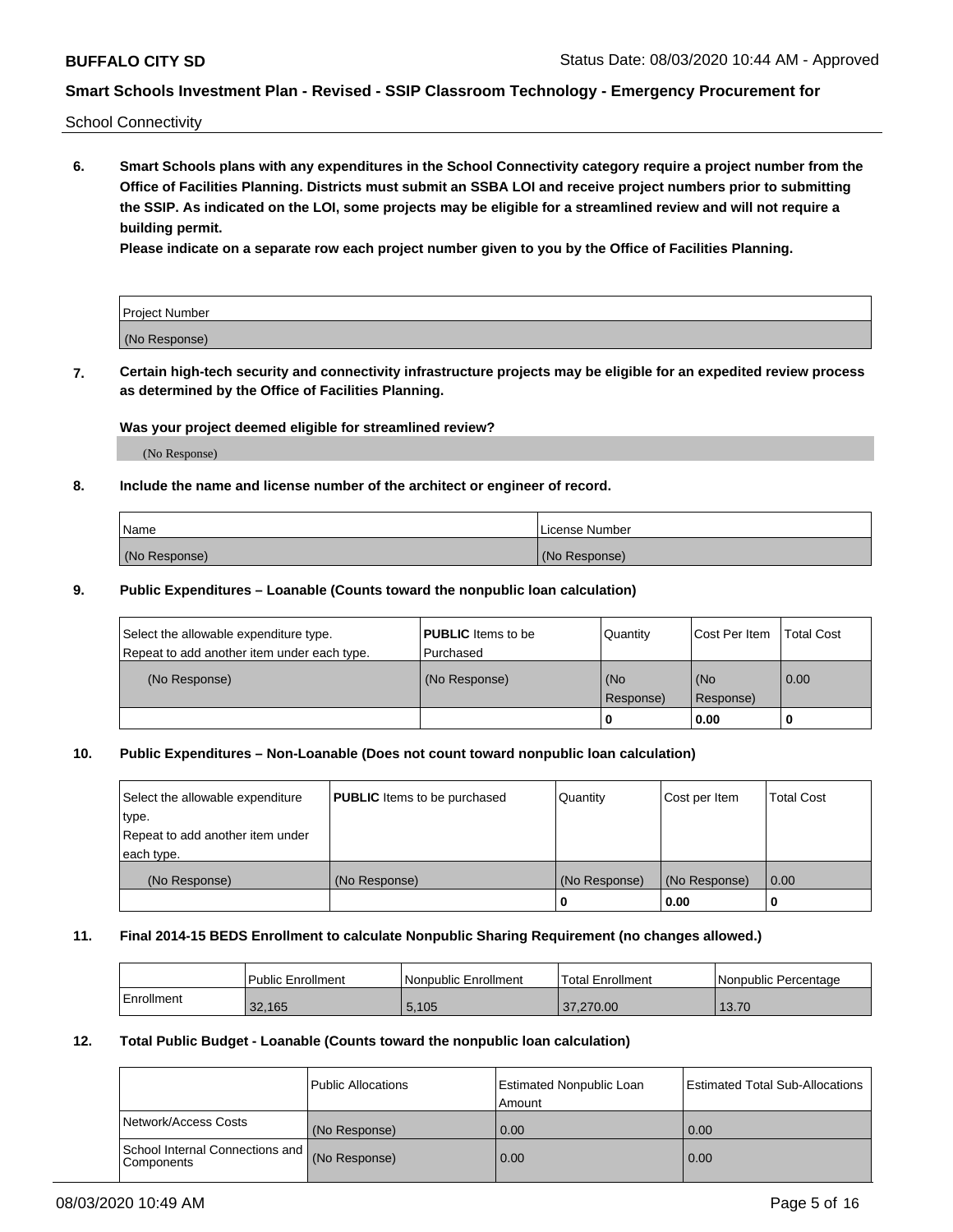School Connectivity

|         | Public Allocations | <b>Estimated Nonpublic Loan</b><br>l Amount | <b>Estimated Total Sub-Allocations</b> |
|---------|--------------------|---------------------------------------------|----------------------------------------|
| l Other | (No Response)      | 0.00                                        | 0.00                                   |
| Totals: | 0.00               | 0                                           |                                        |

## **13. Total Public Budget – Non-Loanable (Does not count toward the nonpublic loan calculation)**

|                                                   | Sub-<br>Allocation |
|---------------------------------------------------|--------------------|
| Network/Access Costs                              | (No Response)      |
| <b>Outside Plant Costs</b>                        | (No Response)      |
| <b>School Internal Connections and Components</b> | (No Response)      |
| <b>Professional Services</b>                      | (No Response)      |
| Testing                                           | (No Response)      |
| <b>Other Upfront Costs</b>                        | (No Response)      |
| <b>Other Costs</b>                                | (No Response)      |
| Totals:                                           | 0.00               |

## **14. School Connectivity Totals**

|                          | Total Sub-Allocations |
|--------------------------|-----------------------|
| Total Loanable Items     | 0.00                  |
| Total Non-Ioanable Items | 0.00                  |
| Totals:                  | 0                     |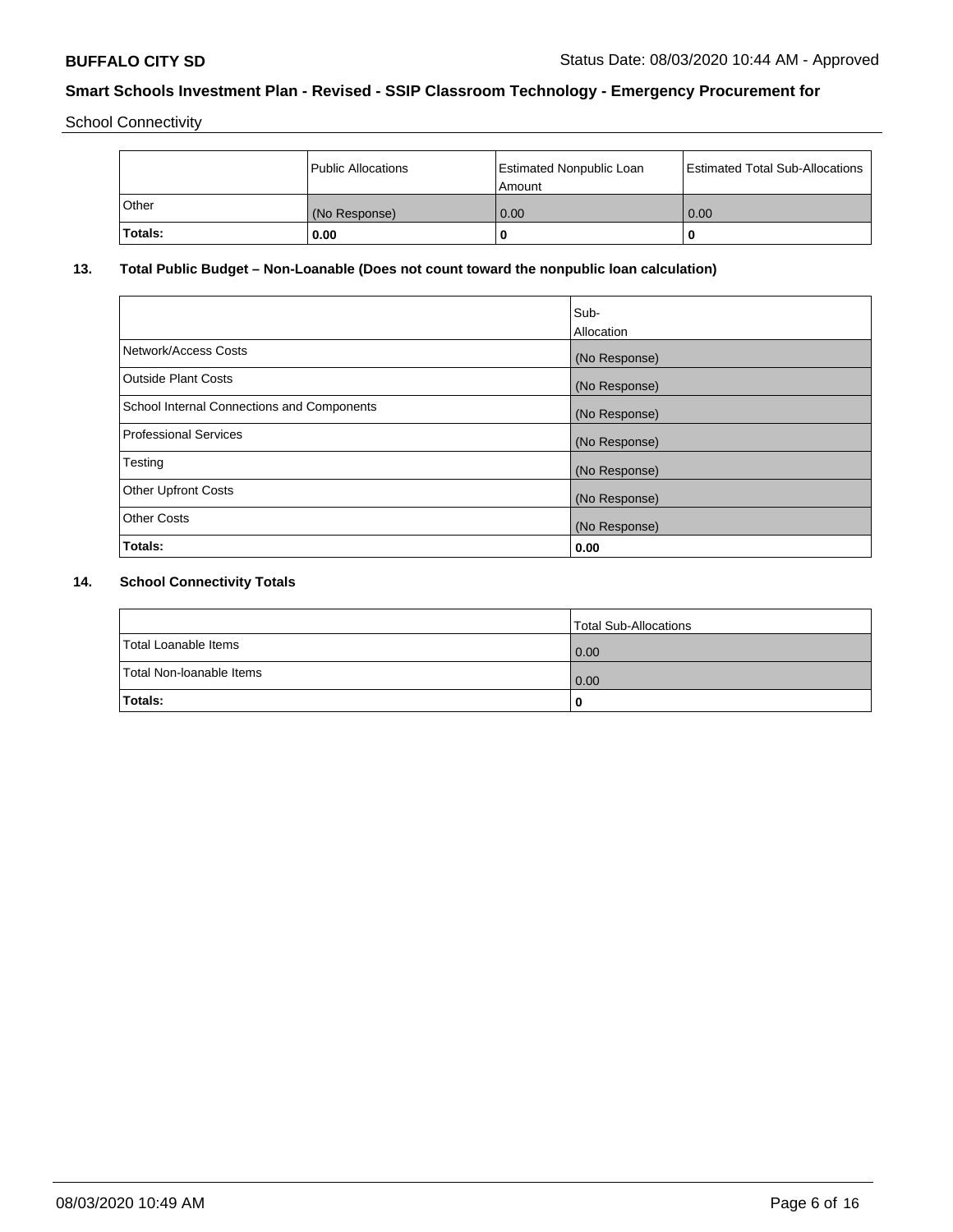Community Connectivity (Broadband and Wireless)

**1. Describe how you intend to use Smart Schools Bond Act funds for high-speed broadband and/or wireless connectivity projects in the community.**

(No Response)

**2. Please describe how the proposed project(s) will promote student achievement and increase student and/or staff access to the Internet in a manner that enhances student learning and/or instruction outside of the school day and/or school building.**

(No Response)

**3. Community connectivity projects must comply with all the necessary local building codes and regulations (building and related permits are not required prior to plan submission).**

 $\Box$  I certify that we will comply with all the necessary local building codes and regulations.

**4. Please describe the physical location of the proposed investment.**

(No Response)

**5. Please provide the initial list of partners participating in the Community Connectivity Broadband Project, along with their Federal Tax Identification (Employer Identification) number.**

| <b>Project Partners</b> | l Federal ID # |
|-------------------------|----------------|
| (No Response)           | (No Response)  |

**6. Please detail the type, quantity, per unit cost and total cost of the eligible items under each sub-category.**

| Select the allowable expenditure | Item to be purchased | Quantity      | Cost per Item | <b>Total Cost</b> |
|----------------------------------|----------------------|---------------|---------------|-------------------|
| type.                            |                      |               |               |                   |
| Repeat to add another item under |                      |               |               |                   |
| each type.                       |                      |               |               |                   |
| (No Response)                    | (No Response)        | (No Response) | (No Response) | 0.00              |
|                                  |                      | o             | 0.00          |                   |

**7. If you are submitting an allocation for Community Connectivity, complete this table.**

**Note that the calculated Total at the bottom of the table must equal the Total allocation for this category that you entered in the SSIP Overview overall budget.**

|                                    | Sub-Allocation |
|------------------------------------|----------------|
| Network/Access Costs               | (No Response)  |
| Outside Plant Costs                | (No Response)  |
| <b>Tower Costs</b>                 | (No Response)  |
| <b>Customer Premises Equipment</b> | (No Response)  |
| <b>Professional Services</b>       | (No Response)  |
| Testing                            | (No Response)  |
| <b>Other Upfront Costs</b>         | (No Response)  |
| <b>Other Costs</b>                 | (No Response)  |
| Totals:                            | 0.00           |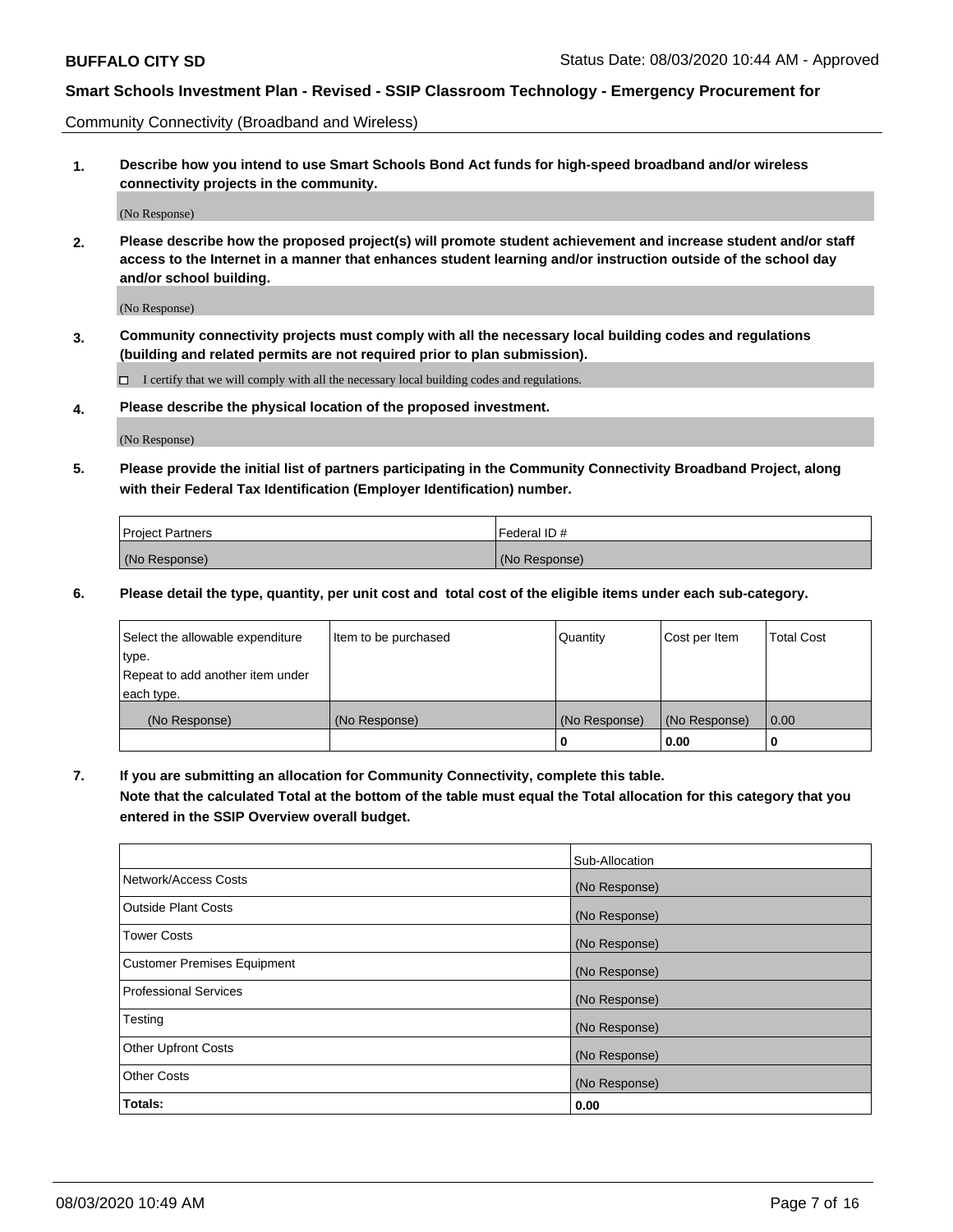#### Classroom Learning Technology

**1. In order for students and faculty to receive the maximum benefit from the technology made available under the Smart Schools Bond Act, their school buildings must possess sufficient connectivity infrastructure to ensure that devices can be used during the school day. Smart Schools Investment Plans must demonstrate that sufficient infrastructure that meets the Federal Communications Commission's 100 Mbps per 1,000 students standard currently exists in the buildings where new devices will be deployed, or is a planned use of a portion of Smart Schools Bond Act funds, or is under development through another funding source. Smart Schools Bond Act funds used for technology infrastructure or classroom technology investments must increase the number of school buildings that meet or exceed the minimum speed standard of 100 Mbps per 1,000 students and staff within 12 months. This standard may be met on either a contracted 24/7 firm service or a "burstable" capability. If the standard is met under the burstable criteria, it must be: 1. Specifically codified in a service contract with a provider, and**

**2. Guaranteed to be available to all students and devices as needed, particularly during periods of high demand, such as computer-based testing (CBT) periods.**

**Please describe how your district already meets or is planning to meet this standard within 12 months of plan submission.**

The Buffalo City School District has nearly 33,000 students, which based on the state standard, means a 3.3 Gb connection speed is required. The District's current connection speed is already in compliance with the minimum connection speed standards identified in the Smart Schools Bond Act. Currently the District has a 10Gbps connection between all schools and between all data rooms within each building. Smart Schools Bond Act funds will be used to maintain and increase these speeds.

- **1a. If a district believes that it will be impossible to meet this standard within 12 months, it may apply for a waiver of this requirement, as described on the Smart Schools website. The waiver must be filed and approved by SED prior to submitting this survey.**
	- $\Box$  By checking this box, you are certifying that the school district has an approved waiver of this requirement on file with the New York State Education Department.
- **2. Connectivity Speed Calculator (Required). If the district currently meets the required speed, enter "Currently Met" in the last box: Expected Date When Required Speed Will be Met.**

|                         | l Number of<br>Students | Reauired Speed<br>l in Mbps | Current Speed in<br><b>Mbps</b> | <b>Expected Speed</b><br>to be Attained<br>l Within 12 Months ISpeed Will be Met l | Expected Date<br>When Required |
|-------------------------|-------------------------|-----------------------------|---------------------------------|------------------------------------------------------------------------------------|--------------------------------|
| <b>Calculated Speed</b> | 33,000                  | 3.300.00                    | 10000                           | 10000                                                                              | <b>Already Met</b>             |

**3. If the district wishes to have students and staff access the Internet from wireless devices within the school building, or in close proximity to it, it must first ensure that it has a robust Wi-Fi network in place that has sufficient bandwidth to meet user demand.**

**Please describe how you have quantified this demand and how you plan to meet this demand.**

The District is updating Wireless Access Points (WAPS) that have reached end of life. The existing wireless infrastructure is now standardized on AC wireless in all instructional areas capable of providing connectivity for each student, teacher, and administrator to use a mobile computing device. Currently the District has installed 3,670 new AC Wireless Access Points capable of supporting 40-50 students simultaneously and support 1:1 programs in classrooms.

The District wants to ensure that all students and staff have wireless access when they need it. To this end, the District closely monitors and manages network traffic to ensure high throughput. In order to meet usage demands with the appropriate level of wireless access, every classroom has at least one WAP and larger spaces are outfitted with multiple WAPS.

**4. All New York State public school districts are required to complete and submit an Instructional Technology Plan survey to the New York State Education Department in compliance with Section 753 of the Education Law and per Part 100.12 of the Commissioner's Regulations.**

**Districts that include educational technology purchases as part of their Smart Schools Investment Plan must have a submitted and approved Instructional Technology Plan survey on file with the New York State Education Department.**

By checking this box, you are certifying that the school district has an approved Instructional Technology Plan survey on file with the New York State Education Department.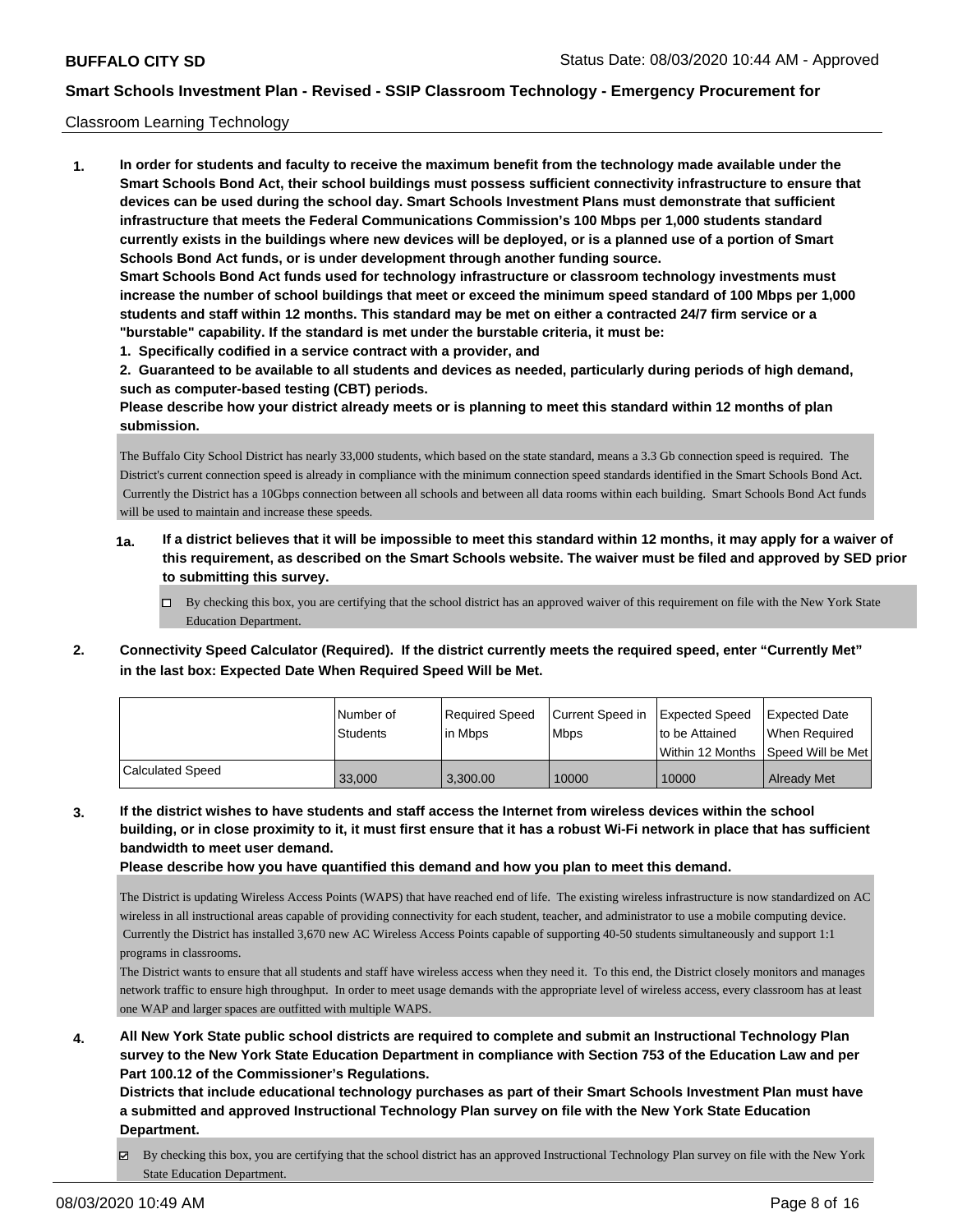#### Classroom Learning Technology

**5. Describe the devices you intend to purchase and their compatibility with existing or planned platforms or systems. Specifically address the adequacy of each facility's electrical, HVAC and other infrastructure necessary to install and support the operation of the planned technology.**

The following classroom technologies will be purchased with this emergency Smart Schools Bond Acts submission:

- Student iPads for K-2 students
- Student iPads for grade 3-6 students
- Student laptop computers for grades 7-12
- Staff computing devices
- Mifi devices to allow at home internet connectivity to allow for continuity of instruction
- Keyboards and power cords

Each buildings current electrical, HVAC and overall infrastructure are currently able to support in school use of this influx of mobile devices necessary to implement these technologies.

With the first phase of the District's 1:1 program in 2016-2017, the implementation of laptop carts in classrooms provide Smart Charging Technology: charging power is directed to where it's needed most, so each notebook is charged as quickly as possible. In addition, the cart phases the power of the notebook outlets up over six banks (30 unit carts), preventing the breaker from tripping on start up of charging.

#### **6. Describe how the proposed technology purchases will:**

- **> enhance differentiated instruction;**
- **> expand student learning inside and outside the classroom;**
- **> benefit students with disabilities and English language learners; and**
- **> contribute to the reduction of other learning gaps that have been identified within the district.**

**The expectation is that districts will place a priority on addressing the needs of students who struggle to succeed in a rigorous curriculum. Responses in this section should specifically address this concern and align with the district's Instructional Technology Plan (in particular Question 2 of E. Curriculum and Instruction: "Does the district's instructional technology plan address the needs of students with disabilities to ensure equitable access to instruction, materials and assessments?" and Question 3 of the same section: "Does the district's instructional technology plan address the provision of assistive technology specifically for students with disabilities to ensure access to and participation in the general curriculum?")**

**In addition, describe how the district ensures equitable access to instruction, materials and assessments and participation in the general curriculum for both SWD and English Language Learners/Multilingual Learners (ELL/MLL) students.**

The District's current inventory of iPads and laptop computers will not allow all students access to a dedicated computing device during this crisis. The procurement of additional technology in this plan will benefit students during this COVID-19 crisis by ensuring continuity of instruction through access to our Learning Management System and other District learning resources.

These technology resources will benefit ALL students, regardless of whether they are a general eduation student, English Language Learner, or a student identified as having a disability. However, students with a disability and English Language Learners will perhaps benefit most from these technology resources as this allows for instruction very uniquely tailored to their needs and will allow them access during this crisis to the wealth of electronic resources the district has invested in specifically for students with a disability and English Language Learners.

**7. Where appropriate, describe how the proposed technology purchases will enhance ongoing communication with parents and other stakeholders and help the district facilitate technology-based regional partnerships, including distance learning and other efforts.**

During the COVID-19 crisis, we have students who do not have access to the most appropriate level coursework through the most effective means, our District's learning management system. Providing each student with a computing device and ensuring at-home internet connectivity will help ensure that all students are receiving equitable instruction throughout this COVID-19 crisis. Further, these technology purchases will improve communication with parents and other stakeholders by providing a mechanism to receive important information from the District's website, learning management system, and other electronic communication tools.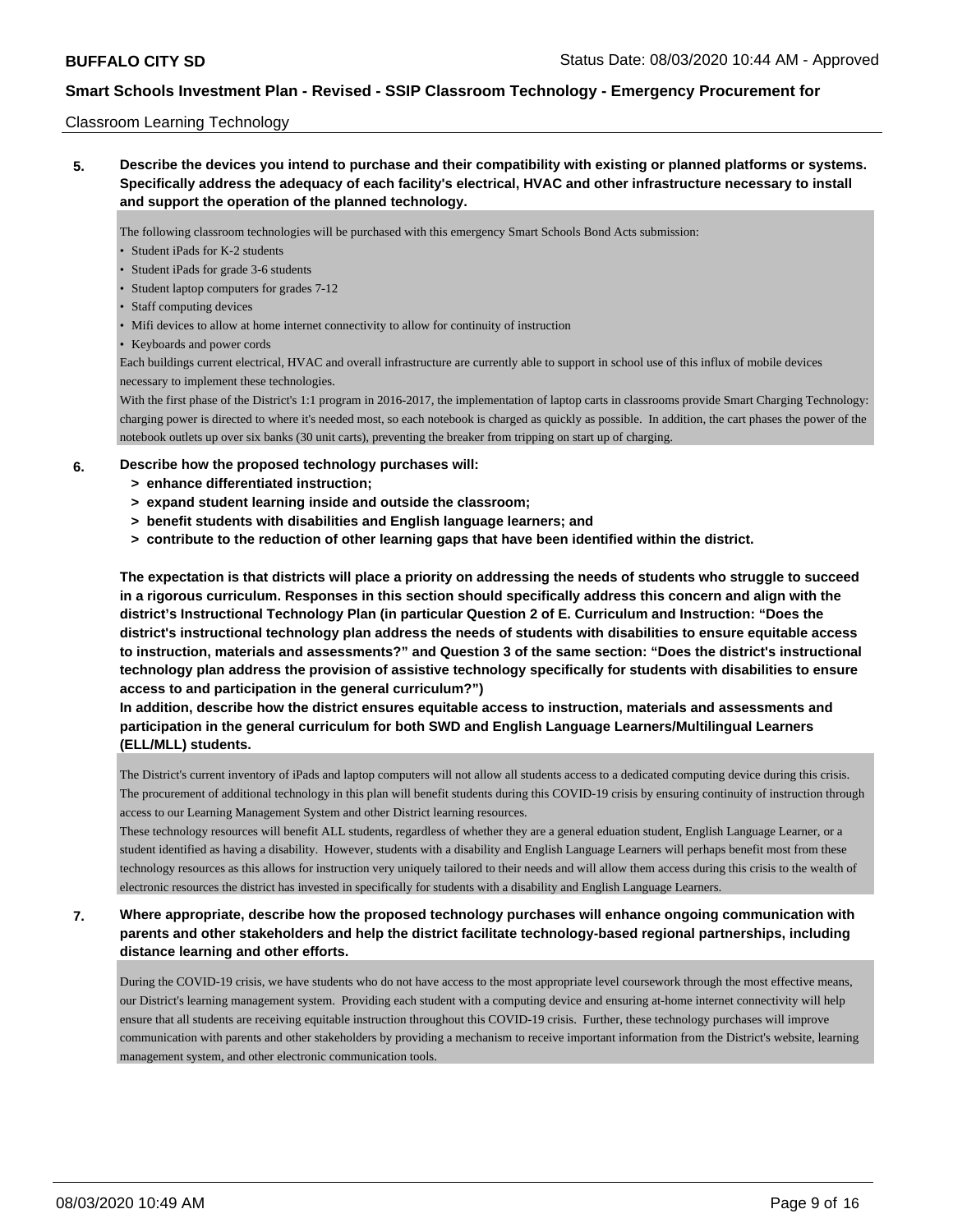#### Classroom Learning Technology

**8. Describe the district's plan to provide professional development to ensure that administrators, teachers and staff can employ the technology purchased to enhance instruction successfully.**

**Note: This response should be aligned and expanded upon in accordance with your district's response to Question 1 of F. Professional Development of your Instructional Technology Plan: "Please provide a summary of professional development offered to teachers and staff, for the time period covered by this plan, to support technology to enhance teaching and learning. Please include topics, audience and method of delivery within your summary."**

Ongoing quality professional development is vital to fully leverage technology to enhance instruction successfully. Utilizing local funds, the District employs Instructional Technology Coaches whose purpose is to provide job embedded professional development to teachers on the use of mobile devices and other innovative technology that benefits all students. This ongoing support is vital to build capacity and create a sustainable system moving forward.

Instructional Technology Coaches foster an awareness of technology resources and facilitate the integration of technology in the classroom in ways that create interactive authentic learning experiences for our students. Their goal is to help devilop learners who can locate, evaluate, and synthesize information, using it to develop and support an idea or to create something new. During this COVID-19 crisis, Instructional Technology Coaches have shifted their method of delivery by providing virtual presentation rooms where staff can receive instructional support on how to maximize the use of the District's technology resources for at-home student learning.

- **9. Districts must contact one of the SUNY/CUNY teacher preparation programs listed on the document on the left side of the page that supplies the largest number of the district's new teachers to request advice on innovative uses and best practices at the intersection of pedagogy and educational technology.**
	- By checking this box, you certify that you have contacted the SUNY/CUNY teacher preparation program that supplies the largest number of your new teachers to request advice on these issues.

#### **9a. Please enter the name of the SUNY or CUNY Institution that you contacted.**

Buffalo State College (SUNY)

**9b. Enter the primary Institution phone number.**

#### 716-878-4214

**9c. Enter the name of the contact person with whom you consulted and/or will be collaborating with on innovative uses of technology and best practices.**

Joseph Zawicki, PhD

- **10. To ensure the sustainability of technology purchases made with Smart Schools funds, districts must demonstrate a long-term plan to maintain and replace technology purchases supported by Smart Schools Bond Act funds. This sustainability plan shall demonstrate a district's capacity to support recurring costs of use that are ineligible for Smart Schools Bond Act funding such as device maintenance, technical support, Internet and wireless fees, maintenance of hotspots, staff professional development, building maintenance and the replacement of incidental items. Further, such a sustainability plan shall include a long-term plan for the replacement of purchased devices and equipment at the end of their useful life with other funding sources.**
	- $\boxtimes$  By checking this box, you certify that the district has a sustainability plan as described above.
- **11. Districts must ensure that devices purchased with Smart Schools Bond funds will be distributed, prepared for use, maintained and supported appropriately. Districts must maintain detailed device inventories in accordance with generally accepted accounting principles.**

By checking this box, you certify that the district has a distribution and inventory management plan and system in place.

**12. Please detail the type, quantity, per unit cost and total cost of the eligible items under each sub-category.**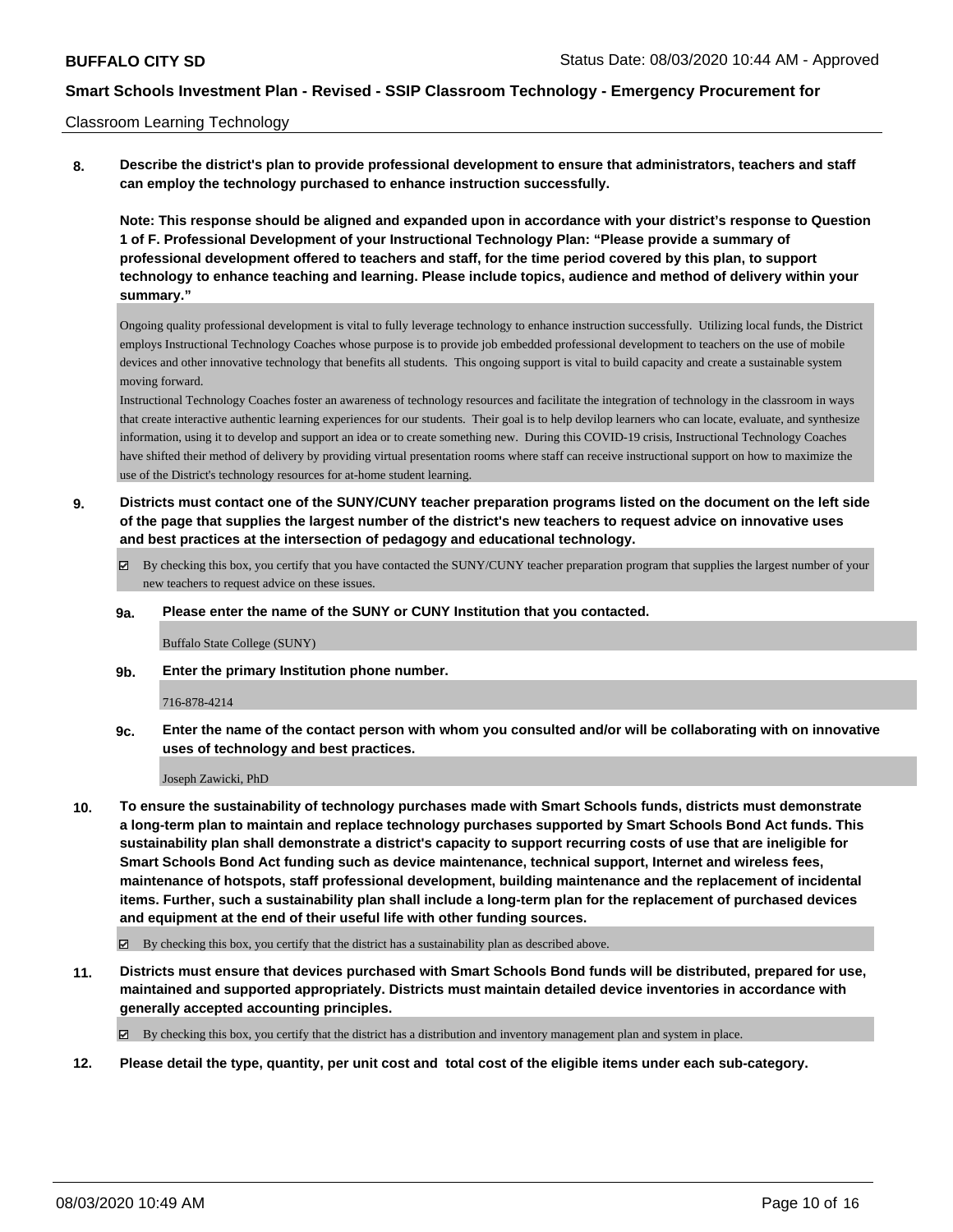Classroom Learning Technology

| Select the allowable expenditure<br>type. | Item to be Purchased                         | Quantity | Cost per Item | <b>Total Cost</b> |
|-------------------------------------------|----------------------------------------------|----------|---------------|-------------------|
| Repeat to add another item under          |                                              |          |               |                   |
| each type.                                |                                              |          |               |                   |
| <b>Laptop Computers</b>                   | HP 440 Laptop                                | 1,553    | 640.00        | 993,920.00        |
| <b>Laptop Computers</b>                   | Dell 3190 Laptop                             | 2,000    | 632.00        | 1,264,000.00      |
| <b>Tablet Computers</b>                   | iPad with STM Case                           | 9,693    | 380.00        | 3,683,340.00      |
| <b>Tablet Computers</b>                   | iPad with Logitech Keyboard                  | 770      | 450.00        | 346,500.00        |
| <b>Other Costs</b>                        | Mobile Hot Spot                              | 28,443   | 90.00         | 2,559,870.00      |
| <b>Other Costs</b>                        | Computer Peripherals - Logitech<br>Keyboard  | 800      | 99.00         | 79,200.00         |
| <b>Other Costs</b>                        | Computer Peripherals - Laptop Power<br>Cords | 10,000   | 20.00         | 200,000.00        |
|                                           |                                              | 53,259   | 2,311.00      | 9,126,830         |

## **13. Final 2014-15 BEDS Enrollment to calculate Nonpublic Sharing Requirement (no changes allowed.)**

|            | l Public Enrollment | Nonpublic Enrollment | <b>Total Enrollment</b> | Nonpublic<br>Percentage |
|------------|---------------------|----------------------|-------------------------|-------------------------|
| Enrollment | 32,165              | 5,105                | 37,270.00               | 13.70                   |

## **14. If you are submitting an allocation for Classroom Learning Technology complete this table.**

|                          | Public School Sub-Allocation | <b>Estimated Nonpublic Loan</b><br>Amount<br>(Based on Percentage Above) | <b>Estimated Total Public and</b><br>Nonpublic Sub-Allocation |
|--------------------------|------------------------------|--------------------------------------------------------------------------|---------------------------------------------------------------|
| Interactive Whiteboards  | 0.00                         | 0.00                                                                     | 0.00                                                          |
| <b>Computer Servers</b>  | 0.00                         | 0.00                                                                     | 0.00                                                          |
| <b>Desktop Computers</b> | 0.00                         | 0.00                                                                     | 0.00                                                          |
| <b>Laptop Computers</b>  | 2,257,920.00                 | 0.00                                                                     | 2,257,920.00                                                  |
| <b>Tablet Computers</b>  | 4,029,840.00                 | 0.00                                                                     | 4,029,840.00                                                  |
| <b>Other Costs</b>       | 2,839,070.00                 | 0.00                                                                     | 2,839,070.00                                                  |
| Totals:                  | 9,126,830.00                 | 0                                                                        | 9,126,830                                                     |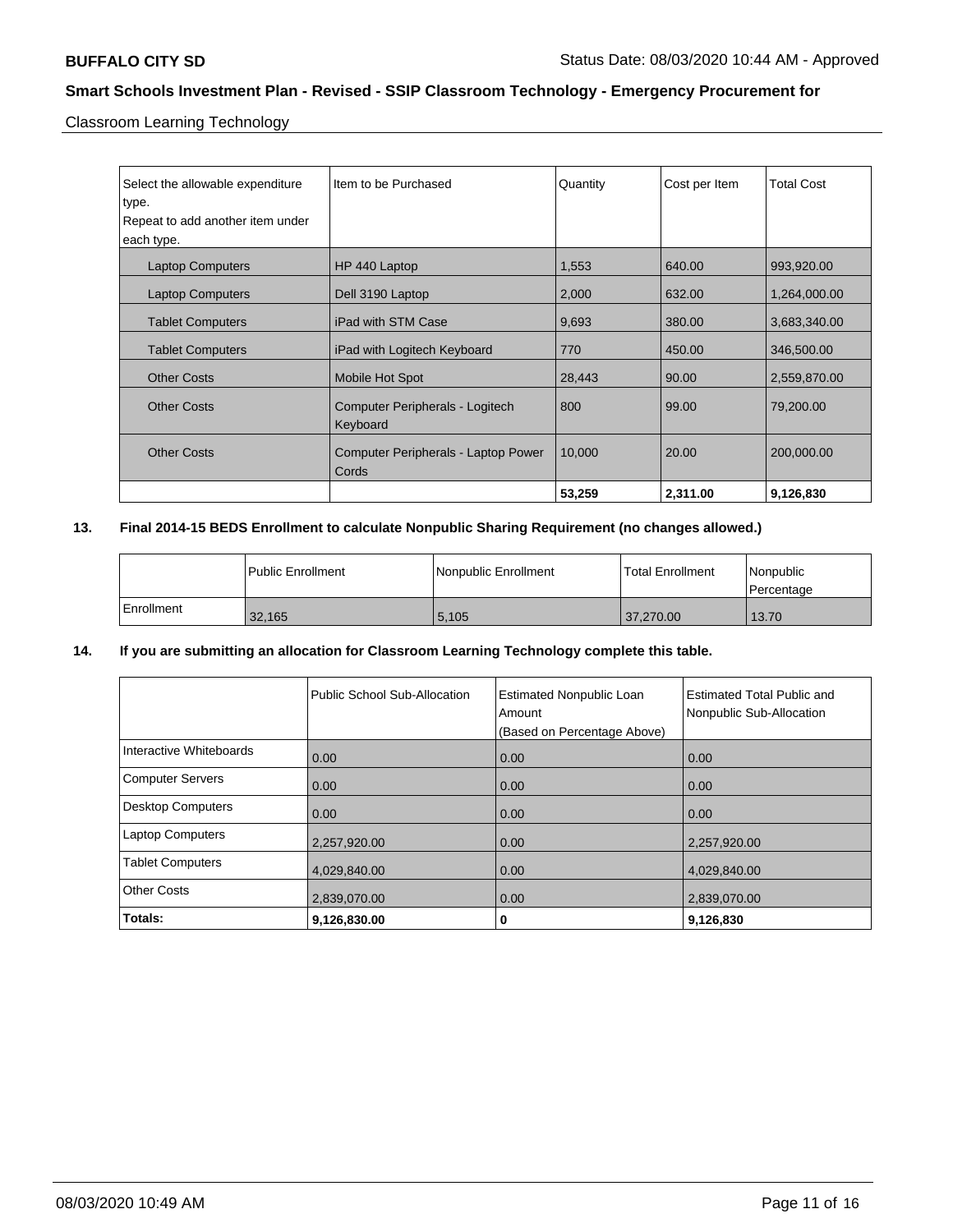#### Pre-Kindergarten Classrooms

**1. Provide information regarding how and where the district is currently serving pre-kindergarten students and justify the need for additional space with enrollment projections over 3 years.**

(No Response)

- **2. Describe the district's plan to construct, enhance or modernize education facilities to accommodate prekindergarten programs. Such plans must include:**
	- **Specific descriptions of what the district intends to do to each space;**
	- **An affirmation that new pre-kindergarten classrooms will contain a minimum of 900 square feet per classroom;**
	- **The number of classrooms involved;**
	- **The approximate construction costs per classroom; and**
	- **Confirmation that the space is district-owned or has a long-term lease that exceeds the probable useful life of the improvements.**

(No Response)

**3. Smart Schools Bond Act funds may only be used for capital construction costs. Describe the type and amount of additional funds that will be required to support ineligible ongoing costs (e.g. instruction, supplies) associated with any additional pre-kindergarten classrooms that the district plans to add.**

(No Response)

**4. All plans and specifications for the erection, repair, enlargement or remodeling of school buildings in any public school district in the State must be reviewed and approved by the Commissioner. Districts that plan capital projects using their Smart Schools Bond Act funds will undergo a Preliminary Review Process by the Office of Facilities Planning.**

**Please indicate on a separate row each project number given to you by the Office of Facilities Planning.**

| Project Number |  |
|----------------|--|
| (No Response)  |  |
|                |  |

**5. Please detail the type, quantity, per unit cost and total cost of the eligible items under each sub-category.**

| Select the allowable expenditure | Item to be purchased | Quantity      | Cost per Item | <b>Total Cost</b> |
|----------------------------------|----------------------|---------------|---------------|-------------------|
| type.                            |                      |               |               |                   |
| Repeat to add another item under |                      |               |               |                   |
| each type.                       |                      |               |               |                   |
| (No Response)                    | (No Response)        | (No Response) | (No Response) | 0.00              |
|                                  |                      | U             | 0.00          |                   |

**6. If you have made an allocation for Pre-Kindergarten Classrooms, complete this table. Note that the calculated Total at the bottom of the table must equal the Total allocation for this category that you entered in the SSIP Overview overall budget.**

| Totals:                                  | 0.00           |
|------------------------------------------|----------------|
| <b>Other Costs</b>                       | (No Response)  |
| Enhance/Modernize Educational Facilities | (No Response)  |
| Construct Pre-K Classrooms               | (No Response)  |
|                                          | Sub-Allocation |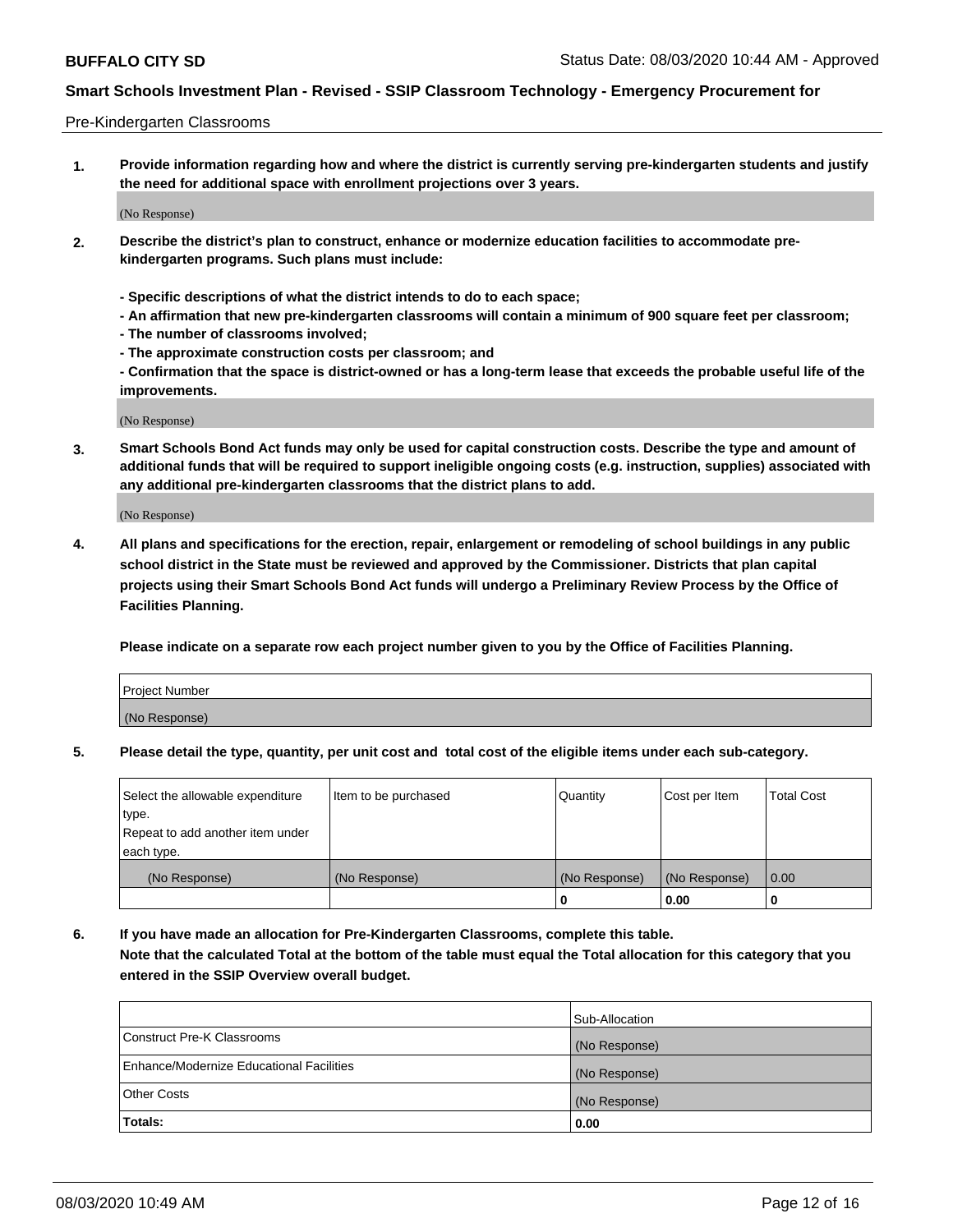Replace Transportable Classrooms

**1. Describe the district's plan to construct, enhance or modernize education facilities to provide high-quality instructional space by replacing transportable classrooms.**

(No Response)

**2. All plans and specifications for the erection, repair, enlargement or remodeling of school buildings in any public school district in the State must be reviewed and approved by the Commissioner. Districts that plan capital projects using their Smart Schools Bond Act funds will undergo a Preliminary Review Process by the Office of Facilities Planning.**

**Please indicate on a separate row each project number given to you by the Office of Facilities Planning.**

| Project Number |  |
|----------------|--|
|                |  |
|                |  |
|                |  |
| (No Response)  |  |
|                |  |
|                |  |

**3. For large projects that seek to blend Smart Schools Bond Act dollars with other funds, please note that Smart Schools Bond Act funds can be allocated on a pro rata basis depending on the number of new classrooms built that directly replace transportable classroom units.**

**If a district seeks to blend Smart Schools Bond Act dollars with other funds describe below what other funds are being used and what portion of the money will be Smart Schools Bond Act funds.**

(No Response)

**4. Please detail the type, quantity, per unit cost and total cost of the eligible items under each sub-category.**

| Select the allowable expenditure | Item to be purchased | Quantity      | Cost per Item | Total Cost |
|----------------------------------|----------------------|---------------|---------------|------------|
| ∣type.                           |                      |               |               |            |
| Repeat to add another item under |                      |               |               |            |
| each type.                       |                      |               |               |            |
| (No Response)                    | (No Response)        | (No Response) | (No Response) | 0.00       |
|                                  |                      | u             | 0.00          |            |

**5. If you have made an allocation for Replace Transportable Classrooms, complete this table. Note that the calculated Total at the bottom of the table must equal the Total allocation for this category that you entered in the SSIP Overview overall budget.**

|                                                | Sub-Allocation |
|------------------------------------------------|----------------|
| Construct New Instructional Space              | (No Response)  |
| Enhance/Modernize Existing Instructional Space | (No Response)  |
| Other Costs                                    | (No Response)  |
| Totals:                                        | 0.00           |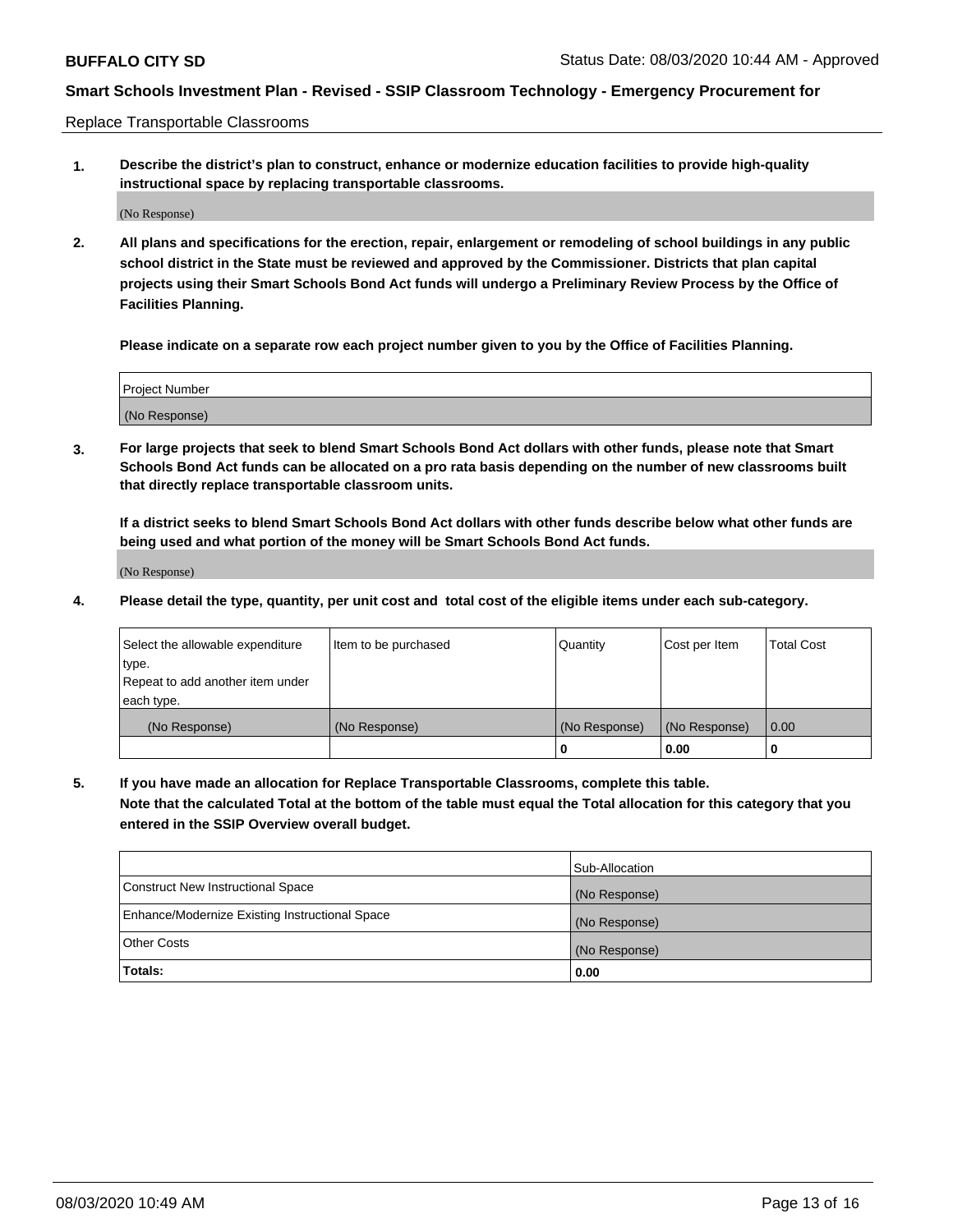High-Tech Security Features

**1. Describe how you intend to use Smart Schools Bond Act funds to install high-tech security features in school buildings and on school campuses.**

(No Response)

**2. All plans and specifications for the erection, repair, enlargement or remodeling of school buildings in any public school district in the State must be reviewed and approved by the Commissioner. Smart Schools plans with any expenditures in the High-Tech Security category require a project number from the Office of Facilities Planning. Districts must submit an SSBA LOI and receive project numbers prior to submitting the SSIP. As indicated on the LOI, some projects may be eligible for a streamlined review and will not require a building permit. Please indicate on a separate row each project number given to you by the Office of Facilities Planning.**

| <b>Project Number</b> |  |
|-----------------------|--|
| (No Response)         |  |

- **3. Was your project deemed eligible for streamlined Review?**
	- Yes
	- $\hfill \square$  No
- **4. Include the name and license number of the architect or engineer of record.**

| <b>Name</b>   | License Number |
|---------------|----------------|
| (No Response) | (No Response)  |

**5. Please detail the type, quantity, per unit cost and total cost of the eligible items under each sub-category.**

| Select the allowable expenditure | Item to be purchased | Quantity      | Cost per Item | <b>Total Cost</b> |
|----------------------------------|----------------------|---------------|---------------|-------------------|
| 'type.                           |                      |               |               |                   |
| Repeat to add another item under |                      |               |               |                   |
| each type.                       |                      |               |               |                   |
| (No Response)                    | (No Response)        | (No Response) | (No Response) | 0.00              |
|                                  |                      | U             | 0.00          |                   |

**6. If you have made an allocation for High-Tech Security Features, complete this table.**

**Enter each Sub-category Public Allocation based on the the expenditures listed in Table #5.**

|                                                      | Sub-Allocation |
|------------------------------------------------------|----------------|
| Capital-Intensive Security Project (Standard Review) | (No Response)  |
| <b>Electronic Security System</b>                    | (No Response)  |
| <b>Entry Control System</b>                          | (No Response)  |
| Approved Door Hardening Project                      | (No Response)  |
| <b>Other Costs</b>                                   | (No Response)  |
| Totals:                                              | 0.00           |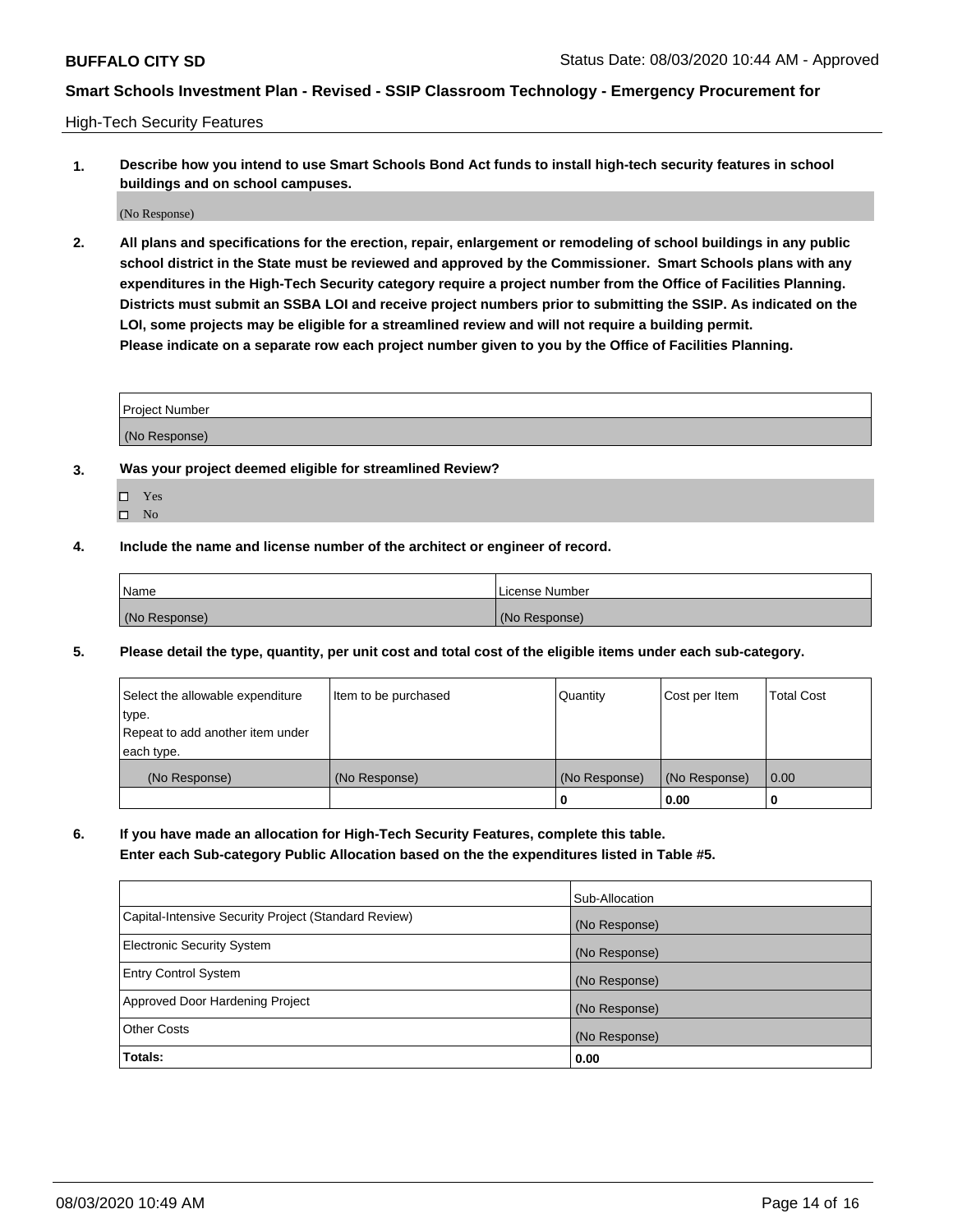Non-Public Schools

**1. Describe your plan to utilize SSBA funds to purchase devices and loan to the nonpublic schools within your district. Please specify what devices have been requested by the nonpublic schools. If the nonpublic schools have not finalized requests, the district should provide the date nonpublic schools will submit the request by.**

(No Response)

**2. A final Smart Schools Investment Plan cannot be approved until school authorities have adopted regulations specifying the date by which requests from nonpublic schools for the purchase and loan of Smart Schools Bond Act classroom technology must be received by the district.**

By checking this box, you certify that you have such a plan and associated regulations in place that have been made public.

**2a. Please enter the date each year nonpublic schools must request loanable items from the school district. This date cannot be earlier than June 1 of the previous school year.**

(No Response)

#### **3. Final 2014-15 BEDS Enrollment to calculate Nonpublic Sharing Requirement (no changes allowed.)**

|            | Public Enrollment | Nonpublic Enrollment | 'Total Enrollment | l Nonpublic Percentage |
|------------|-------------------|----------------------|-------------------|------------------------|
| Enrollment | 32.165            | 5.105                | .270.00           | 13.70                  |

#### **4. Nonpublic Loan Calculator**

|                                                        | Loanable     | Loanable                      | Additional       | Estimated | Previously | Cumulative | <b>Final Per</b> | <b>Final Total</b> |
|--------------------------------------------------------|--------------|-------------------------------|------------------|-----------|------------|------------|------------------|--------------------|
|                                                        | School       | Classroom                     | Nonpublic        | Per Pupil | Approved   | Per Pupil  | Pupil Loan       | Loan               |
|                                                        | Connectivity | Technology                    | Loan             | Amount -  | Per Pupil  | Loan       | Amount -         | Amount -           |
|                                                        |              |                               | (Optional)       | This Plan | Amount(s)  | Amount     | This Plan        | This Plan          |
| Required Nonpublic<br>Loan                             | 0.00         | 9,126,830.0<br>l 0            |                  | 250.00    | 250.00     | 250.00     | 0.00             | 0.00               |
| Final Adjusted Loan<br>- (If additional loan<br>funds) | 0.00         | 9,126,830.0<br>$\overline{0}$ | (No<br>Response) | 250.00    | 250.00     | 250.00     | 0.00             | 0.00               |

#### **5. Nonpublic Share**

|                                          | Final Per Pupil Amount | Final Nonpublic Loan Amount |
|------------------------------------------|------------------------|-----------------------------|
| Pending and Previously<br>Approved Plans | 250.00                 | 1,276,250.00                |
| This Plan                                | 0.00                   | 0.00                        |
| Total                                    | 250.00                 | 1,276,250.00                |

#### **6. Distribution of Nonpublic Loan Amount by School**

| Nonpublic School Name               | 2018-19 K-12 Enrollment | Special Ed School? If Yes, not eligible |
|-------------------------------------|-------------------------|-----------------------------------------|
| <b>BISHOP TIMON-SAINT JUDE HIGH</b> | 178                     | <b>No</b>                               |
| <b>SCHOOL</b>                       |                         |                                         |
| BUFFALO HEARING & SPEECH CTR INC    | $\overline{2}$          | <b>Yes</b>                              |
| <b>BUFFALO SEMINARY</b>             | 189                     | <b>No</b>                               |
| <b>CANISIUS HIGH SCHOOL</b>         | 766                     | <b>No</b>                               |
| CATHOLIC ACADEMY WEST BUFFALO       | 172                     | <b>No</b>                               |
| DARUL-ULOOM AL MADANIA              | 268                     | <b>No</b>                               |
|                                     |                         |                                         |